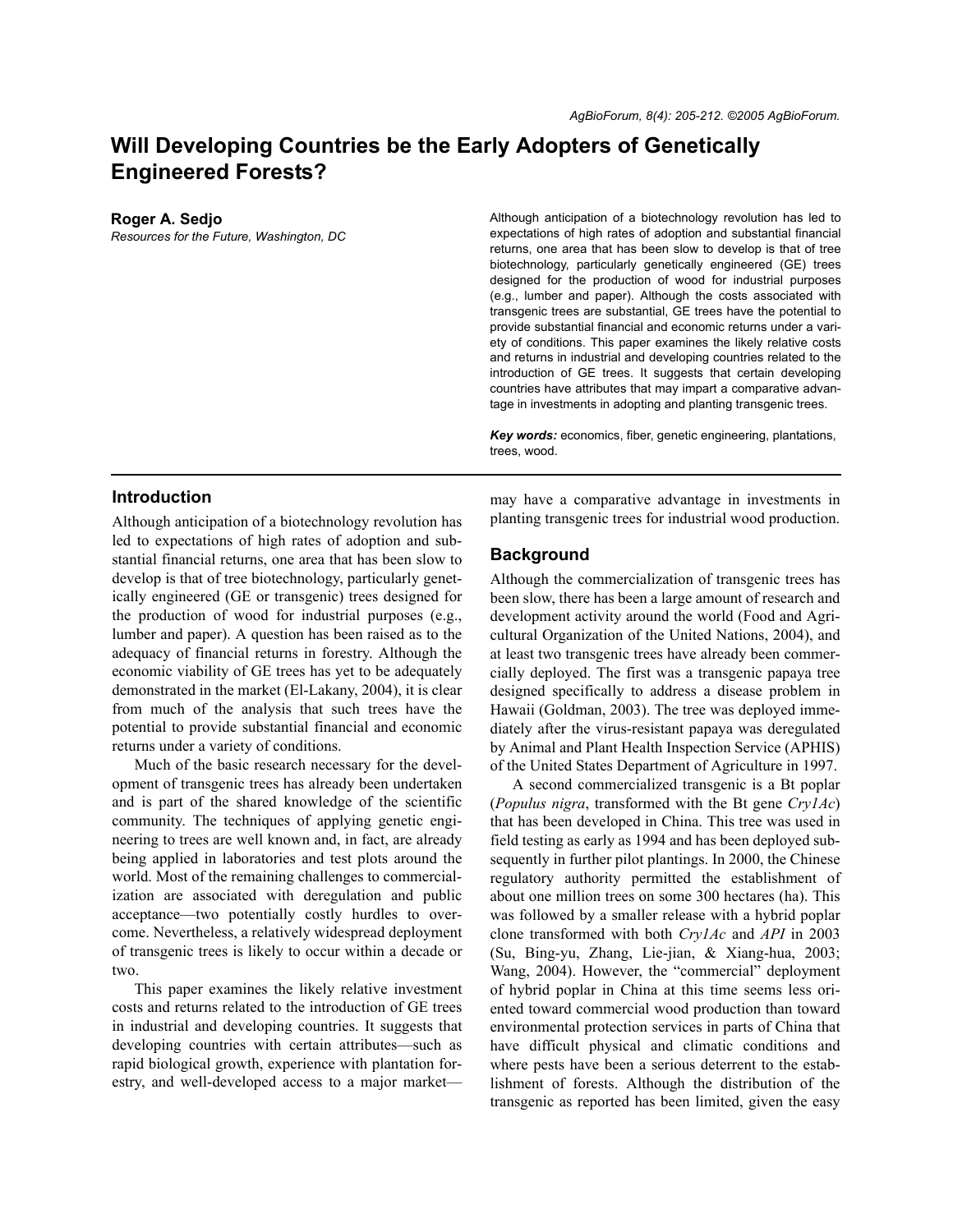*AgBioForum, 8(4), 2005 | 206*

vegetative propagation of this hybrid poplar, the engineered gene has probably spread beyond the area of the original plantings (Su et al., 2003).

Genetically engineered trees have potential financial value today because plantation forests have become a major supplier of industrial wood, gradually displacing wood gathered from natural forests over the past 30 years. Once a decision is made to plant trees rather than depend on natural regeneration, it almost always makes sense to plant trees with improved valuable traits. Many of these valuable traits can best be provided through genetic engineering of trees.

Although industrial forest plantations today constitute about 2.5% of the world's forested area of 3.9 billion ha, they account for roughly one third of the world's industrial wood production (Carle, Vuorinen, & Del Lungo, 2002). Because most of the plantation production has come onstream over the past 25 years, at a time when total global industrial wood production has barely increased, the total industrial harvest from natural forest has surely decreased both absolutely and as a share of total production. Projections estimate that plantations will account for 50% of global industrial wood production by 2025 and up to 75% by 2050 (Sohngen, Mendelsohn, & Sedjo, 1999). Such a shift would almost surely reduce even further the industrial logging pressures on existing natural forests.<sup>1</sup> Reasons for this change include the improving economics of planted forests through increased productivity due to intensive management, choice of species, improved germplasm, and the economies of scale on favorable sites. Simultaneously, the relative costs of wood from natural forests are generally increasing as extraction costs increase due to forest set-asides, stricter forest practices regulations, and more inaccessible sites.2

The benefits from the introduction of biotechnology to forestry are varied and potentially large. The economic benefits of transgenics will ultimately be found in the form of lower production costs, improved productivity, and a corresponding increase in availability and affordability to consumers of wood and wood products. Environmental benefits include decreased pesticide use and reduced logging pressures on natural forests. Moreover, transgenic trees can be designed to rehabilitate

**Table 1. Investment stages for conventionally bred and transgenic trees.**

| <b>Stage</b> | <b>Cost type</b>                                   | <b>Unique to</b><br>transgenics? |
|--------------|----------------------------------------------------|----------------------------------|
|              | Development costs                                  | No                               |
| Ш            | Deregulation costs                                 | Yes                              |
| Ш            | Distribution costs; incremental stigma<br>costs    | Yes                              |
| IV           | Time costs, planting to market;<br>unique to trees | No                               |

despoiled lands through the application of phytoremediation technology, which exploits the actions of plants and their associated microbes to clean up hazardous soil contamination.

### **Investments in Improved Forest Trees**

Starting with a stock of basic research knowledge, one can think of the development of improved trees as involving a number of types or stages of investments. Many of the world's developing countries have expertise adequate to access that stock of basic research and provide subsequent technical improvements to the tree seed stock. Table 1 lays out four investment (cost) stages in the development of a new forest tree, two of which are unique to transgenic trees. Specifically, investment costs for a innovative transgenic tree typically consist of: (a) the development costs for the new transgenic product (e.g., the disease-resistant gene as applied to a particular species of planted tree); (b) the costs required to deregulate the new transgenic product, given that in most countries a transgenic plant is automatically a regulated article requiring deregulation before it can be used commercially; (c) the additional distribution costs required to overcome public opposition or stigma; $3$  and (d) the time costs between when the tree is planted and when the benefits are captured and monetized at harvesting. With positive discount rates in the society, the time delay between incurring costs and receiving benefits tends to discourage investments. Although significant time costs are not required for annual agricultural crops, they are associated with multiyear planted forests, whether transgenic or not.

The middle two categories of investment costs apply only to transgenic innovations. These extra costs sug-

*<sup>1.</sup> See Friedman and Charbley (2004) for a discussion of this impact.*

*<sup>2.</sup> For example, harvests in 2003 from US National Forests were about 16% of what they had been 15 years earlier or about 2% of total US harvests, reflecting the declining use of these natural forests for timber production purposes.*

*<sup>3. &</sup>quot;Stigma" refers to a decidedly negative view of the product by a significant portion of potential consumers. The term denotes nothing about the cause or justification of that attitude. Stigma is reflected in a reduced demand for the product and perhaps political action against the product and/or process.*

*Sedjo — Will Developing Countries be the Early Adopters of Genetically Engineered Forests?*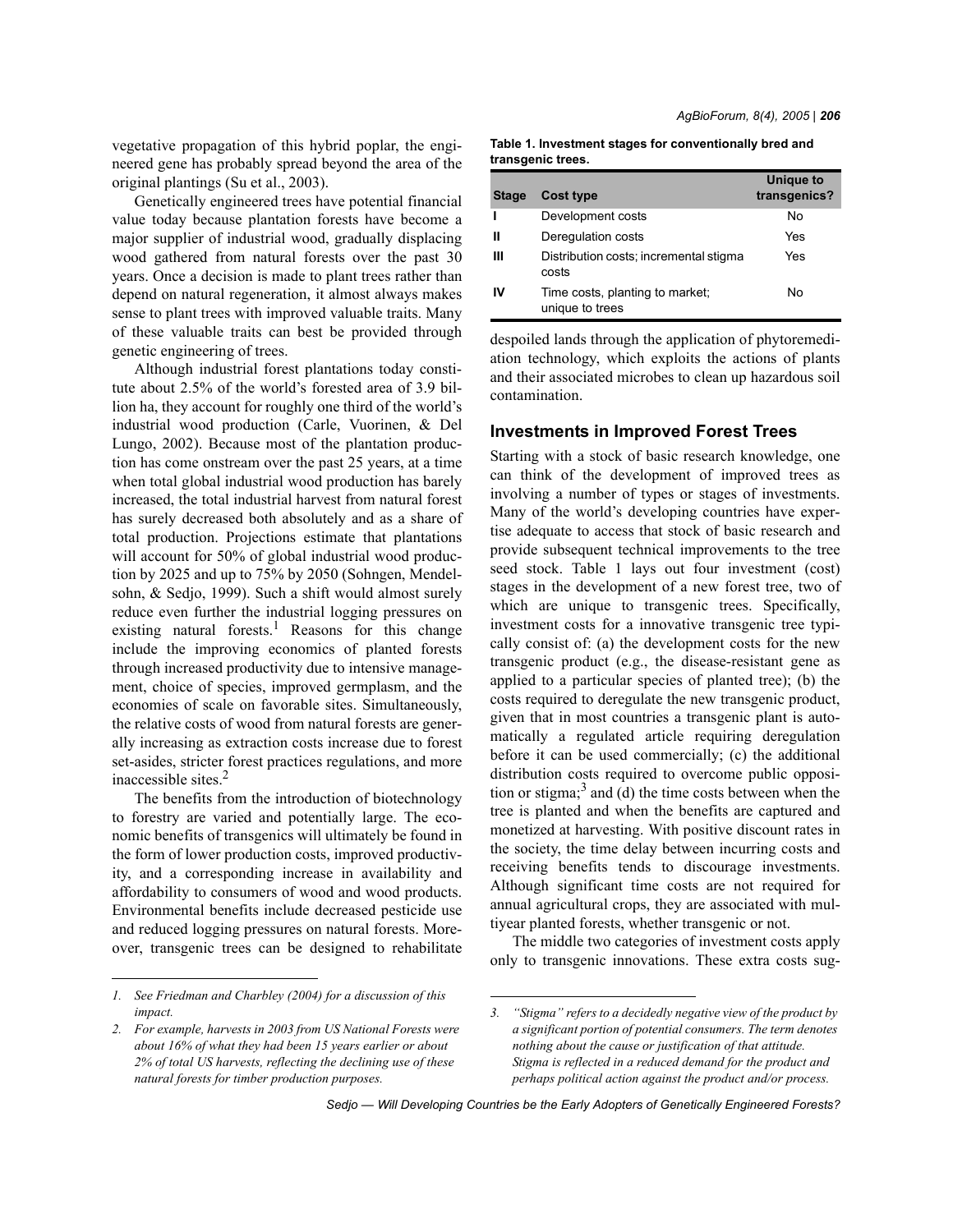*AgBioForum, 8(4), 2005 | 207*

**Table 2. Forest traits that can be improved through biotechnology.**

| ້                   |                                                                                                 |
|---------------------|-------------------------------------------------------------------------------------------------|
| <b>Silviculture</b> | Growth rate<br>Nutrient uptake<br>Crown/stem<br>Flowering control<br>Herbicide                  |
| Adaptability        | Drought tolerance<br>Cold tolerance<br>Fungal resistance<br>Insect resistance                   |
| Wood quality traits | Wood density<br>Lignin reduction<br>Lignin extraction<br>Juvenile fiber<br>Tree form, branching |

gest that, other things being equal, the developer would prefer investments in nontransgenics. Of course, other things are not necessarily equal, because genetic engineering allows transformations that could not be accomplished using traditional approaches. Even when a transformation could be achieved through traditional breeding, genetic engineering may provide less expensive means (Carson, Walter, & Walter, 2004). Thus, the interest in the potential of transgenic trees is high in the forest industry.

### **Potential High-Return GE Tree Innovations**

Table 2 provides a grouping of characteristics and traits of interest in forestry, including silvicultural features, environmental adaptability, and wood characteristics. Transgenic trees offer the potential of producing a product—industrial wood—with a number of desired traits. The transformation can be such that the wood can be more valuable by virtue of wood-quality traits that are desirable in themselves (e.g., density, which improves strength); lignin reduction and tree form, which decrease processing costs; disease and pest resistance, which reduce management and protection costs; adaptability, which allows commercial forests in previously unproductive sites; and flowering control, which may be a prerequisite to deregulation in some contexts and might also relieve stigma concerns and costs.

Table 3 lists five promising biotechnological innovations with estimates of their likely benefits. All five innovations involve specialized transgenic transformations to impart traits that involve no additional operating costs, other than seedling costs that would be expected to be higher because they would incorporate the transgenic technology. For the five listed innovations, the transgenic tree would provide benefits either through reduced mortality and/or tending costs during the grow-

| Table 3. Possible financial gains from future biotech inno- |  |
|-------------------------------------------------------------|--|
| vations.                                                    |  |

| Innovation            | <b>Benefits</b>                                |
|-----------------------|------------------------------------------------|
| Wood density gene     | Improve lumber strength                        |
| Herbicide tolerance   | Reduce herbicide and weeding                   |
| gene in eucalyptus    | costs, potentially saving \$350 or             |
| (Brazil)              | 45% per ha                                     |
| <b>Improved fiber</b> | Reduce digester cost, potentially              |
| characteristic        | saving \$10 per m <sup>3</sup>                 |
| Reduced amount of     | Increase value \$15 per $m3$ (more             |
| juvenile wood         | useable wood)                                  |
| Reduced lignin        | Reduce pulping costs by up to \$15<br>per $m3$ |

*Note. Data from Context Consulting (n.d.).*

ing cycle or increased or higher-quality outputs, such as more desired wood characteristics.<sup>4</sup>

The value of these benefits is quantifiable when processing cost reductions are known (e.g., decreased digester costs) or the market value of product quality improvement is known (e.g., a premium price for lumber with improved characteristics). Thus, if the values of the innovations are captured in lower production costs or a high market price for the product, it would be reflected in higher market prices for the transgenic seed or seedling.

# **Investments that Shorten the Long Time Frames**

Although the long life of tree growing imparts forestry with a financial disadvantage, this situation need not be prohibitive. The tremendous expansion of industrial tree planting by the private sector in the last decades of the  $20<sup>th</sup>$  century, for example, demonstrates that long-term investments in trees can have returns adequate to attractive financial capital.

Additionally, where GE innovations are involved, not all these innovations need await final harvest to experience a financial payoff. A number of possible innovations have the potential to reduce costs early in the plantation growing cycle (Table 4), generating benefits, for example, as substitutes for expensive pesticides and through reduced mortality. It is worth noting that the two transgenic trees currently commercialized—the disease-resistant papaya and Bt poplar—both generate benefits early in the growing cycle in the form of resistance to disease or pests. Similarly, herbicide tolerance—an

*<sup>4.</sup> Many of these traits could, in principle, also be obtained using traditional breeding.*

*Sedjo — Will Developing Countries be the Early Adopters of Genetically Engineered Forests?*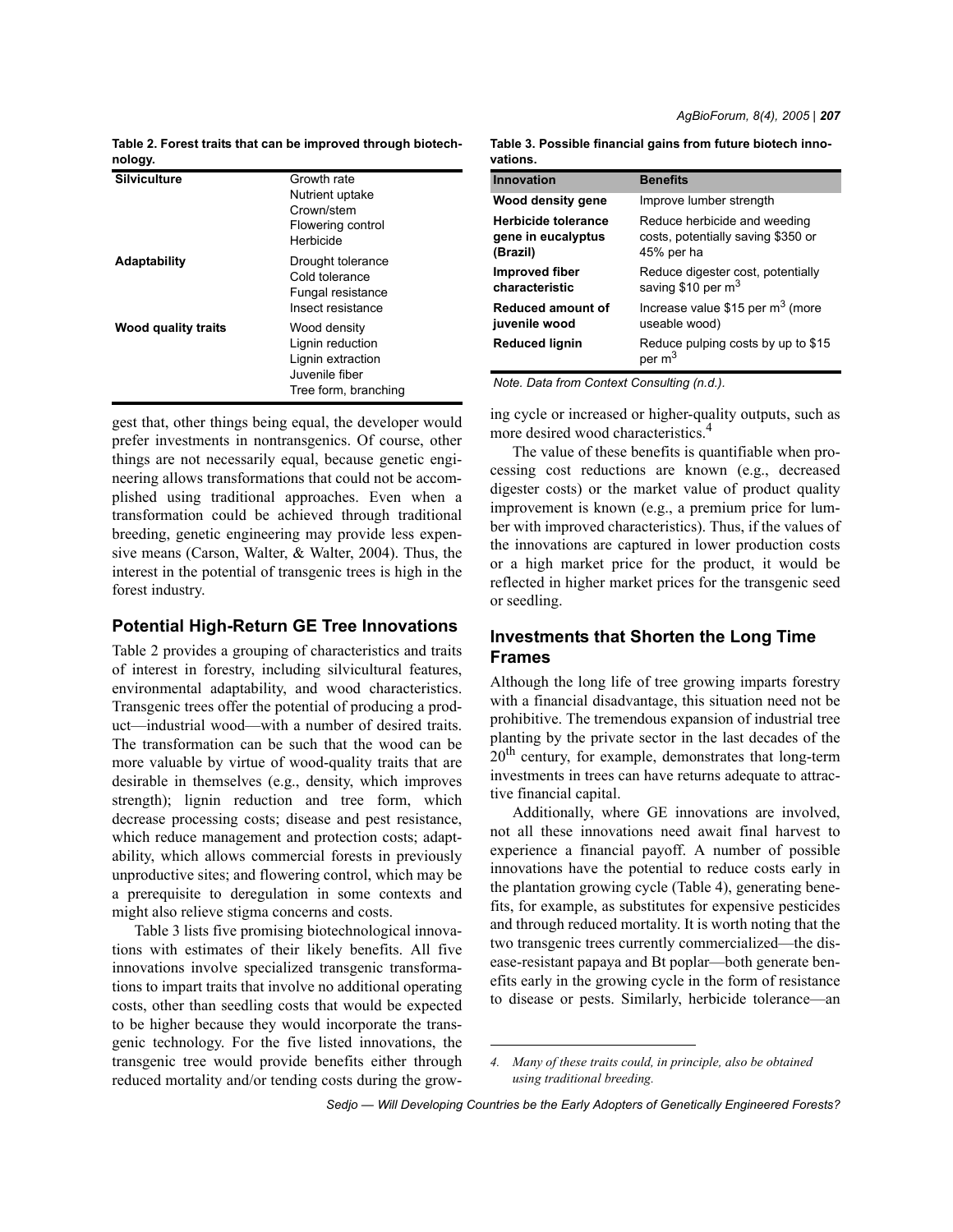**Table 4. Period of benefit capture.**

| Innovation                                        | <b>Financial benefit</b>                                | <b>Period of benefit</b><br>capture                                 |
|---------------------------------------------------|---------------------------------------------------------|---------------------------------------------------------------------|
| <b>Herbicide</b><br>tolerance                     | Reduced weeding<br>costs                                | Plantation<br>establishment (1-3<br>years)                          |
| <b>Bt</b> gene                                    | Reduced pesticide<br>use                                | Early/mid rotation cycle<br>$(1-10 \text{ years})$                  |
| Fiber<br>improvement                              | Reduced processing<br>costs; improved fiber<br>quantity | Postharvest (harvest<br>$10-40$ vears)                              |
| <b>Sterility or</b><br>changes in<br>reproduction | Reduced gene flow                                       | May be a condition of<br>planting or improved<br>product acceptance |

**Table 5. Comparative investment costs: industrial and developing countries.**

| <b>Investment</b>               | <b>Industrial</b><br>countries | <b>Developing</b><br>countries |
|---------------------------------|--------------------------------|--------------------------------|
| Development costs (stage I)     | Comparable                     | Comparable                     |
| Deregulation costs (stage II)   | High                           | Low                            |
| Distribution costs (stage III)  | Comparable                     | Comparable                     |
| Stigma costs (stage III, cont.) | High                           | Low                            |
| Time costs (stage IV)           | Generally<br>higher            | Generally<br>lower             |

innovation of considerable interest—would also generate financial benefits through reduced weeding costs in the establishment phase (years  $1-3$ ) of the plantation growing cycle. Flowering control may be viewed as an enabling technology that may not reduce early costs, but without which deregulation might not be achievable.

# **Toward Commercialization: Factors Providing Country Advantages**

The foregoing suggests that under many conditions, GE trees would have the potential to generate substantial financial and economic returns. The question arises as to which countries are best suited to take advantage of these potential returns. The working assumption of economics is that the innovative technologies will move to the locations where their probability of capturing the potential financial benefits is greatest.

Table 5 provides a relative comparison of five categories of investment costs (stigma costs are separated from other distribution costs) required for a transgenic tree in industrial and developing countries. For two of the categories, development and distribution, the costs appear to be roughly comparable.<sup>5</sup> However, for three categories—deregulation, stigma, and time-cost categories—the costs are likely to be substantially lower in certain developing countries than in many industrial

countries, where they tend to be quite high. $6$  For deregulation and stigma, the lower costs reflect the fact that developing countries are generally less averse to GE products. Developing countries often have lower time costs, due to the shorter harvest rotations common in tropical and subtropical locales.<sup>7</sup>

Although it is sometimes maintained that some developing countries lack the scientific expertise to develop transgenic trees, much of the basic research necessary for the development of transgenic trees has already been undertaken and is part of shared knowledge in the scientific community. Thus, in many cases the developing country has the necessary technical expertise.

Most of the remaining challenges undermining the deployment of transgenic trees are associated with deregulation and public acceptance. The deregulation process can be costly, in part because it typically requires that the product be judged safe from not only a health and safety perspective, but also from an ecological view. Thus, for example, extra costs are likely to be incurred engineering controls such as flowering restraints or sterility. Additionally, the public must be assured of the transformed tree's safety, and public education may be costly.

Some developing countries may have a comparative advantage in deregulation of transgenics. Deregulation standards and procedures are determined on a countryby-country basis. A study by Pray (2005) of crop deregulation suggested that a local developer or a multinational with a domestic partner appears to a have substantial advantage when it comes to achieving fast and low-cost deregulation. The optimum approach may be to form a joint venture between a international biotech company with a partner in the countries of interest. The local partner may then become the major agent in the deregulation process in the developing country with both partners sharing the proceeds from the revenues resulting from the deregulated transgenic.

There is also the question of country sensitivity (stigma) to GE products and, more generally, the degree of commonly shared ecological concerns within a country over possible sources of damage, such as gene

*7. Assuming real interest rates are comparable.*

*Sedjo — Will Developing Countries be the Early Adopters of Genetically Engineered Forests?*

*<sup>5.</sup> The separation between development and deregulation costs is somewhat arbitrary, because some development costs are incurred to insure the product can overcome the regulatory hurdle.*

*<sup>6.</sup> The seven countries that are specifically considered are listed in Table 6.*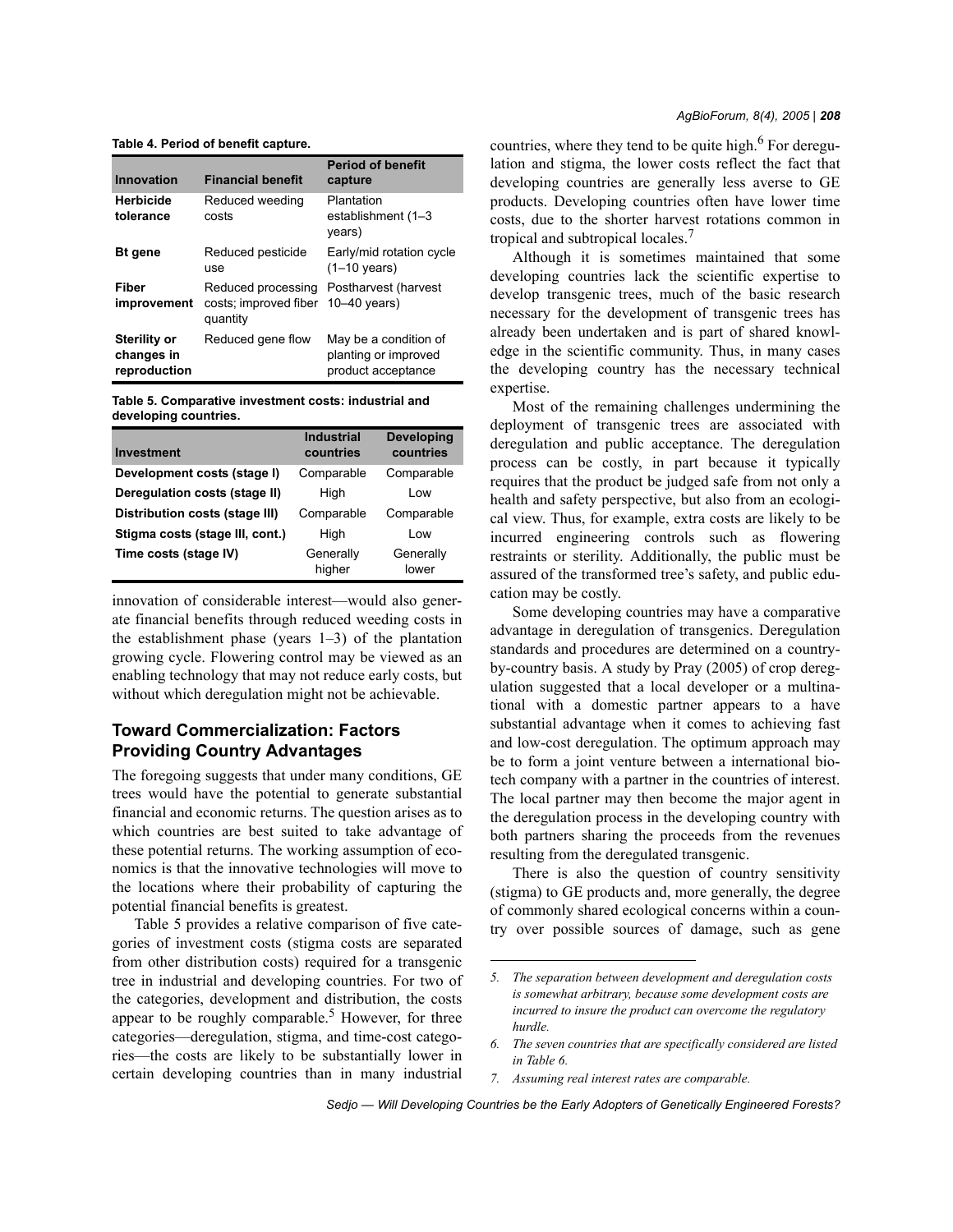escape, which could affect the cost, ease, and timing of deregulation. Additionally, the likelihood of ecological damage may vary considerably depending upon the type of tree that is transformed and the forest environment. For example, questions have been raised about the implications of the deregulation of transgenic loblolly pine in the United States, particularly concerns about gene escape to indigenous pine trees (Williams, 2004). Such concerns could delay and otherwise increase the deregulation cost of transgenic pine in the United States. Such concerns, however, are likely to much less when the transgenic is an exotic (e.g., transgenic pine or eucalyptus in Brazil), because there are no native forest trees of the same or related genus and thus very little likelihood of gene escape to native forests (DiFazio, Gancho, Burczyk, Leonardi, & Strauss, 2004). The different levels of concern among countries may reflect either legitimate scientific recognition of very different levels of environmental risk or simply attitudinal differences having little scientific basis.

In addition to the above-mentioned underlying cost and acceptability considerations, there are at least two other factors determining whether a country is amenable to GE trees. First, countries that have been active in global wood markets would appear to have in place the expertise and competitive advantage to take full advantage of transgenic trees. Second, any widespread transgenic program will require a tree type (species) that, once transformed, can quickly be replicated or "bulked up" from a few laboratory transgenic trees to millions of low-cost seedlings that can be commercially deployed. Because techniques (e.g., somatic embryogenesis) for pine clonal reproduction are still quite costly and have not yet experienced widespread deployment (Sedjo, 2004), countries or regions that depend primarily on conifers might well experience a delay before the enabling technology—low-cost cloning—is adequately developed.<sup>8</sup> By contrast, many deciduous trees are relatively easy to replicate through vegetative propagation.

### **International Trade**

In concept, trade in transgenic products can involve two different types of goods: the wood or wood product of the transgenic tree and its live germplasm, which is available for planting and reproduction. Thus, there are two possible industries: that of the tree transgenic produce developer and that of the tree grower. Access to international markets is likely to be different for the two industries.

In general, under the Global Trade Agreement (GTA), an innovative commodity is not eligible for international trading restrictions unless deemed to be a health or safety hazard, which has often been the argument against transgenic crops. In the case of wood, however, the commodity would be either raw wood, in the form of logs, or wood products such as lumber, pulp, paper, or furniture. In none of these cases does it appear that a serious argument can be made for trade restrictions based on health, safety, or concerns of initiating environmental damages in the importing country related to the transgenic nature of the tree, because the wood cells would be dead.<sup>9</sup> By contrast, the transgenic germplasm—the living modified organism (transgenic) plant or its live seed—could be regulated at the border by virtue are health and safety arguments and/or the general regulation most countries place on live transgenic plants (see Sedjo, 2005b).

### **Which Countries Will Lead?**

If countries that are the most likely to invest in the near term in transgenic trees and in achieve deregulation of transgenics are those that have the greatest potential financial gains, we would expect them to have a tree type that has a large market with few technical problems. Table 6 compares seven countries in terms of the tree type common in their plantations and the size of their domestic market as a proxy for the overall availability of markets. This table suggests that GE trees are most likely to become commercial first in countries that (a) already have large areas of well-functioning plantation forestry and areas for expansion; (b) have a species for which a large market exists, either domestically or abroad; and (c) have a species that can readily be transformed at relatively low costs. Given the above considerations, where and how might we expect transgenic tree deregulation and commercialization in the future? First, deciduous tree types are the most likely to be genetically engineered, due to the high replication costs associated with conifers. Furthermore, the countries that initiate large-scale commercial transgenic plantation are

*<sup>8.</sup> Note that these clonal techniques are not regulated and therefore require no deregulation costs.*

*<sup>9.</sup> It is worth noting that despite international agreements under the GTO that lay out biosafety criteria, guidelines, and conditions under which imports may or may not be banned, the importation of GE products continue to be banned. (See International Service for the Acquisition of Agri-Biotech Applications, 2005.)*

*Sedjo — Will Developing Countries be the Early Adopters of Genetically Engineered Forests?*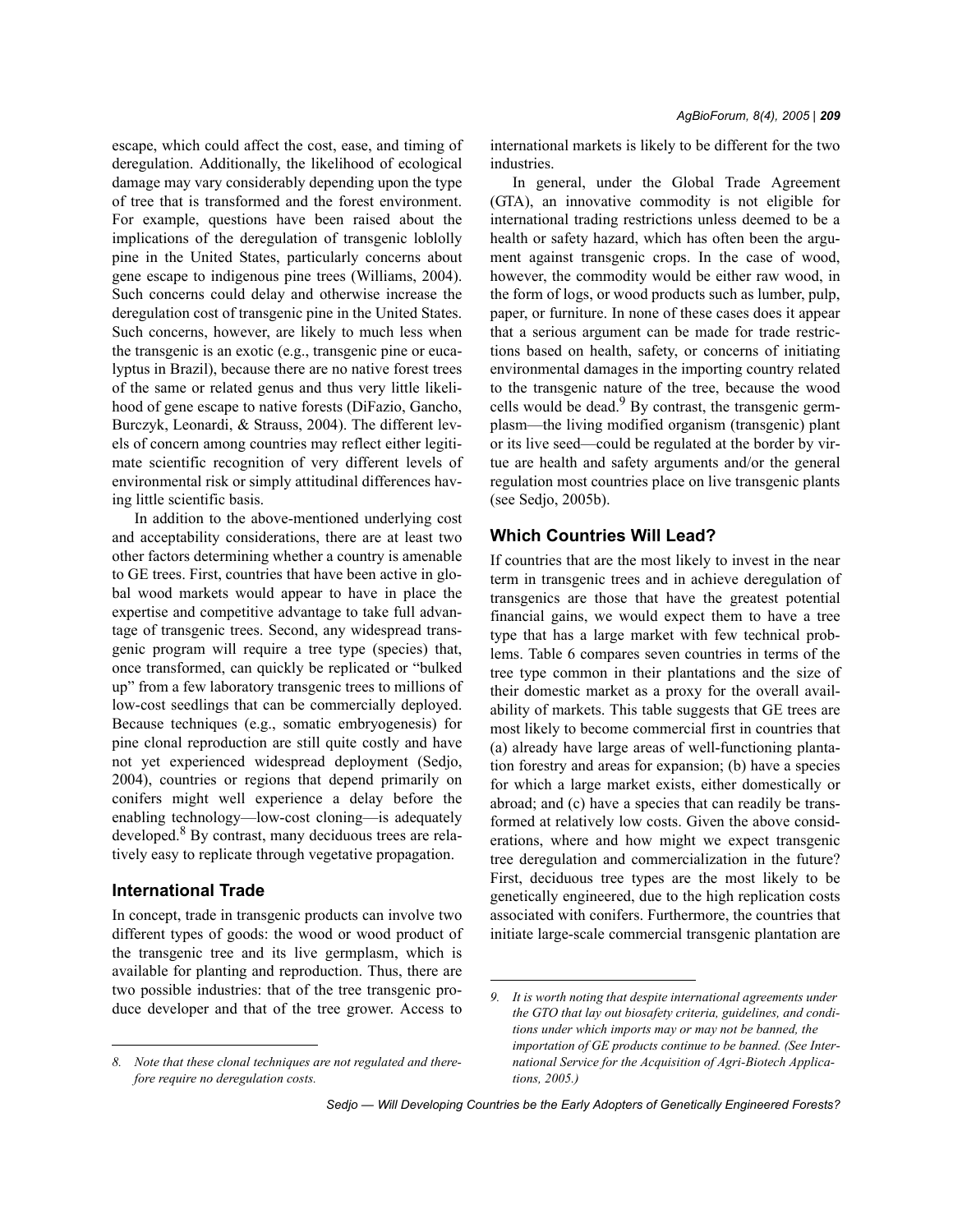| Country         | <b>Tree type</b>            | <b>Domestic market</b> |
|-----------------|-----------------------------|------------------------|
| Australia       | Coniferous and<br>deciduous | Modest                 |
| Brazil          | Conifer and<br>deciduous    | Large                  |
| China           | Deciduous                   | Large                  |
| Chile           | Conifer                     | Modest                 |
| New Zealand     | Conifer                     | Modest                 |
| South Africa    | Conifer                     | Modest                 |
| <b>US South</b> | Conifer                     | Large                  |

**Table 6. Tree types and market size.**

likely to have a friendly deregulation process and a population that is not overly concerned about transgenic issues and particularly transgenic trees. The ease of deregulation may depend on the extent of concerns of gene escape to wild forest populations. These deregulation concerns may be greater in industrial countries, where transgenics will likely be domestic species. More generally, certain developing countries appear to have advantages both in tree growing and in the possibility of low-cost transgenic tree deregulation.

The most likely countries involved initially in GE tree commercialization appear to be China and Brazil (Table 7). No country in the world has more land in planted forests than China. China's GE research, development, and commercial applications have been stimulated primarily by the Chinese government with strong ecological/protective purposes in mind. China has planted large areas in poplar, pine, and exotic species. In western China, a "Great Green Wall" of forest is being established to help control impending desertification. It is difficult to imagine China not making use of transgenic trees that offer serious advantages even given some international opposition. Once developed, the incremental costs of the transgenic poplar are likely to be negligible. Moreover, transgenics can aid in insect resistance without requiring large doses of expensive and often environmentally harmful pesticides. If a pestresistant Bt transgenic poplar is used effectively in China and the large demands of the Chinese economy for industrial wood continue, there is little reason to expect that other transgenic trees will not also be introduced to enhance industrial wood production and wood properties.

Brazil, by contrast, is likely to look toward transgenic trees to enhance its already formidable advantage in certain types of industrial wood production, particularly pulpwood. Research and development in Brazil comes largely from the private sector with a strong industrial orientation. Although it has been anticipated

**Table 7. The tale of two countries: China and Brazil.**

|                                             | China        | <b>Brazil</b>          |
|---------------------------------------------|--------------|------------------------|
| <b>Market size</b>                          | Large        | Large                  |
| Tree experience:<br>planted forests         | Abundant     | Abundant               |
| Deregulation<br>procedures                  | Modest costs | Likely modest<br>costs |
| Tree type                                   | Poplar       | Eucalyptus             |
| <b>Public acceptance</b>                    | Widespread   | Widespread             |
| <b>Current transgenic</b><br>trees          | Yes          | No                     |
| Active tree breeding/<br><b>GE research</b> | Yes          | Yes                    |

that the expansion of Brazil's domestic market will eventually draw a large portion of its production out of the international market and into the domestic market, this has yet to occur. Indeed, given the high yields and the large areas of land suitable for plantations, there is no physical reason why Brazil could not continue to produce large and growing volumes of industrial wood for both domestic and international markets. However, given the time required for planting and growing large areas of transgenics, we would agree with Seppala (2003) that it would be difficult to have significant impacts on timber and the forest products industry until after 2020.

The ecological implications of transgenic trees in China and Brazil are likely to be substantially different. In Brazil, the ecological implications are likely to be minimal, in that the eucalyptus is an exotic and therefore gene escape is unlikely to impact native species anywhere in the western hemisphere. Additionally, a eucalyptus with greater fiber content will almost surely not provide additional fitness in the wild to the transformed tree. Also, should Brazil introduce transgenic pine, again the ecological implications are likely to be small given the absence of indigenous pine. Thus, ecological objections to the use of either transgenic eucalyptus or pine in Brazil are likely to be weak and noncompelling. In the longer term, the implications may be increased specialization in industrial wood production in a few very productive regions. These are likely to be the tropics and subtropics, in the absence of innovations that allow for very high growth and yields in the temperate and/or boreal regions.

# **Genetic Tree Activity: The United States and Elsewhere**

In general, one would expect the adoption of transgenic trees to be most readily accomplished where the net

*Sedjo — Will Developing Countries be the Early Adopters of Genetically Engineered Forests?*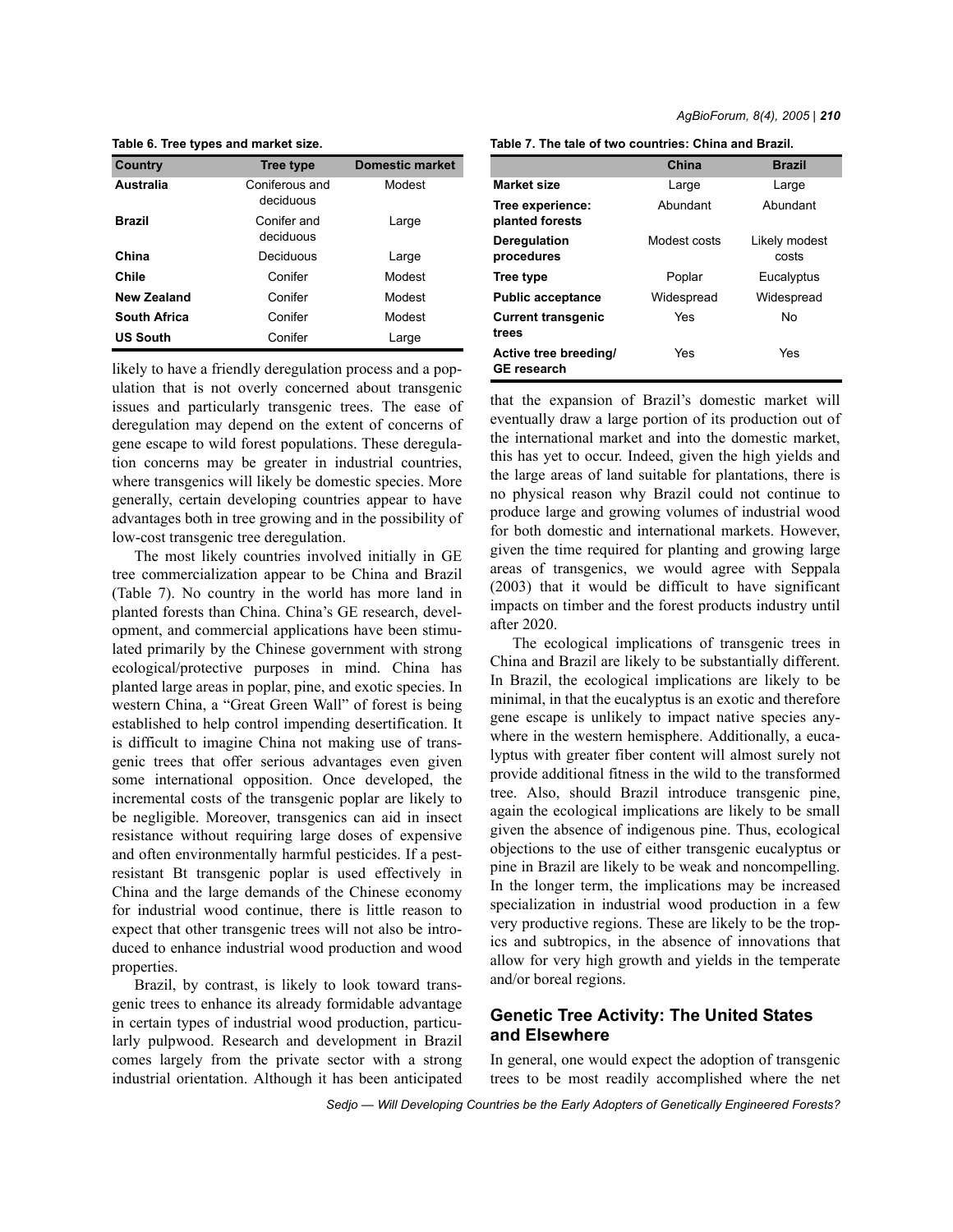benefits would be greatest and a low level of adoptions (and perhaps active opposition) where net benefits are modest or nonexistent.

In Europe, by contrast with China, Brazil and perhaps other parts of the tropics, the economic gains associated with transgenic trees are likely to be quite modest. The longer growth periods required for maturity bode against the types of high-cost intensive management that are likely to be associated with commercial deployment of transgenic trees. Simply assuming that it would take a narrow economic self-interest perspective, it is unlikely that the EU would be very receptive to the importation of transgenic tree germplasm for establishing forests, because it has little to gain by taking a positive view of transgenic trees. This position, furthermore, is consistent with the overall negative view of EU countries to transgenics plants in general.

The situation with the United States is quite different from either China and Brazil, Europe, or tropical countries. Although the US has been a leader in the development, deregulation, deployment, and commercialization of transgenic crops, deregulation of a transgenic forest tree may be some time off. The example of the deregulation of the papaya may be more of an exception than a sign of more tree deregulation soon to come.

Being a industrial country, the United States faces many of the same obstacles to transgenic regulation listed above that face other industrial countries. Much of the US has relatively modest yields and long rotations; therefore, the financial advantages of trangenics may be modest at best. However, some regions enjoy relatively high yields and short rotations (e.g., the South), although these regions are not as favorable as parts of the tropics and subtropics. Transgenic tree research in the US is oriented toward conifer (particularly pine) and poplar. Both of these tree types are growing in plantations in the US and elsewhere. There are, however, obstacles to the near term deployment of transgenic pine. As noted earlier, pine will need a facilitating lowcost technology in the development of clonal pine. Although progress is being made, further work is needed to develop low-cost applications.

Although the above suggest relative high costs with the deregulation and deployment of transgenic trees in the United States, the possibility exists that the tree developments and improvements that take place there could be deregulated and deployed abroad. The opportunities for successful deployment look most promising in regions such as South America, southern Africa, and perhaps tropical Asia. Indeed, it may be that the first applications of the deregulated transgenic pine will occur in countries without native pine (e.g., southern hemisphere tropical regions like South America or New Zealand).

### **Summary and Conclusions**

This paper suggests that GE trees have the potential to provide substantial financial and economic returns under appropriate conditions and that these conditions might be particularly favorable in developing countries with certain preexisting conditions. Thus, the deployment of transgenic trees may first be accomplished in a major way in countries where the deregulation costs are modest and potential benefits large. Two suggested candidates are China and Brazil. Over the longer period other countries with similar favorable situations are likely to participate.

Although important technology has been developed primarily in the industrial world, the better utilization sites are likely to be found elsewhere. Transgenic trees are not likely to be equally profitable everywhere, however. A dichotomy in the use of transgenics could further increase the comparative advantage of the adopters over the nonadopters. The continued relocation of the forest industry could place additional competitive pressures on the forest products sectors of traditional woodproducing countries, even without the introduction of transgenics.

#### **References**

- Carle, J., Vuorinen, P., & Del Lungo, A. (2002). Status and trends in global forest plantation development. *Journal of Forest Products*, *52*(7), 12-13.
- Carson, M., Walter, C., & Walter, S. (2004). The future of forest biotechnology. In R. Kellison, S. McCord, & Kevan M.A. Gartland (Eds.), *Forest biotechnology in Latin America* (pp. 13-40). Raleigh, NC: Institute for Forest Biotechnology.
- Context Consulting. (n.d.). Untitled data. West Des Moines, IA.
- DiFazio, S.P., Gancho, T.S., Burczyk, J., Leonardi, S., & Strauss, S.H. (2004). Gene flow from tree plantations and implications for transgenic risk assessment. In C. Walter & M. Carson (Eds.), *Plantation forest biotechnology for the 21st century.* Kerala, India: Research Signpost.
- El-Lakany, M.H. (2004). Are genetically modified trees a threat to forests? *Unasylva*, *55*(217), 45-47.
- Food and Agricultural Organization of the United Nations. (2004). *Preliminary review of biotechnology in forestry: Including genetic modification* (Forest Genetic Resources Working Paper). Rome: Forestry Department, FAO.
- Friedman, S., & Charbley, S. (2004). Environmental and social aspects of the intensive plantation/reserve debate. In S.H. Strauss & H.D. Bradshaw (Eds.), *Forest biotechnologies:*

*Sedjo — Will Developing Countries be the Early Adopters of Genetically Engineered Forests?*